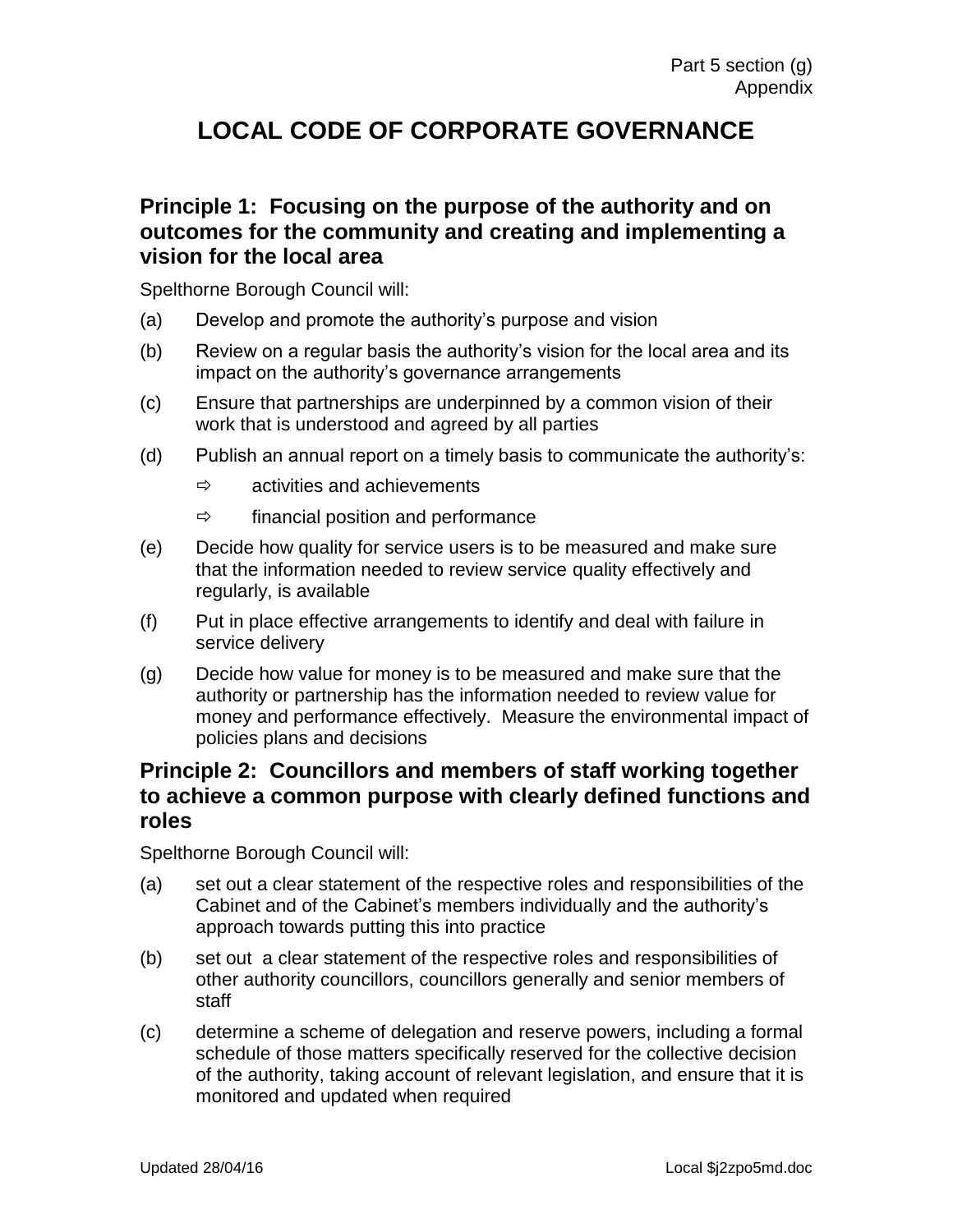- (d) make a chief executive or equivalent responsible to the authority for all aspects of operational management
- (e) develop protocols to ensure that the leader and chief executive (or equivalent) negotiate their respective roles early in the relationship and that a shared understanding of roles and objectives is maintained
- (f) make a senior officer (s151 officer) responsible to the authority for ensuring that appropriate advice is given on all financial matters, for keeping proper financial records and accounts, and for maintaining an effective system of internal financial control
- (g) make a senior officer (usually the Monitoring Officer) responsible to the authority for ensuring that agreed procedures are followed and that all applicable statutes, regulations and other relevant statements of good practice are complied with
- (h) develop protocols to ensure effective communication between councillors and members of staff in their respective roles
- (i) set out the terms and conditions of councillors and members of staff and an effective process for managing the process including an effective remuneration panel (if applicable)
- (j) ensure that effective mechanisms exist to monitor service delivery
- (k) ensure that the organisation's vision, strategic plans, priorities and targets are developed through robust mechanisms, and in consultation with the local community and other key stakeholders, and that they are clearly articulated and disseminated
- (l) when working in partnership ensure that councillors are clear about their roles and responsibilities both individually and collectively in relation to the partnership and to the authority.
- (m) when working in partnership:
	- (a) ensure that there is clarity about the legal status of the partnership

(b) ensure that representatives or organisations both understand and make clear to all other partners the extent of their authority to bind their organisation to partner decisions

### **Principle 3: Promoting values for the authority and demonstrating the values of good governance through upholding high standards of conduct and behaviour**

- (a) ensure that the authority's leadership sets a tone for the organisation by creating a climate of openness, support and respect
- (b) ensure that standards of conduct and personal behaviour expected of councillors and staff, of work between councillors and staff and between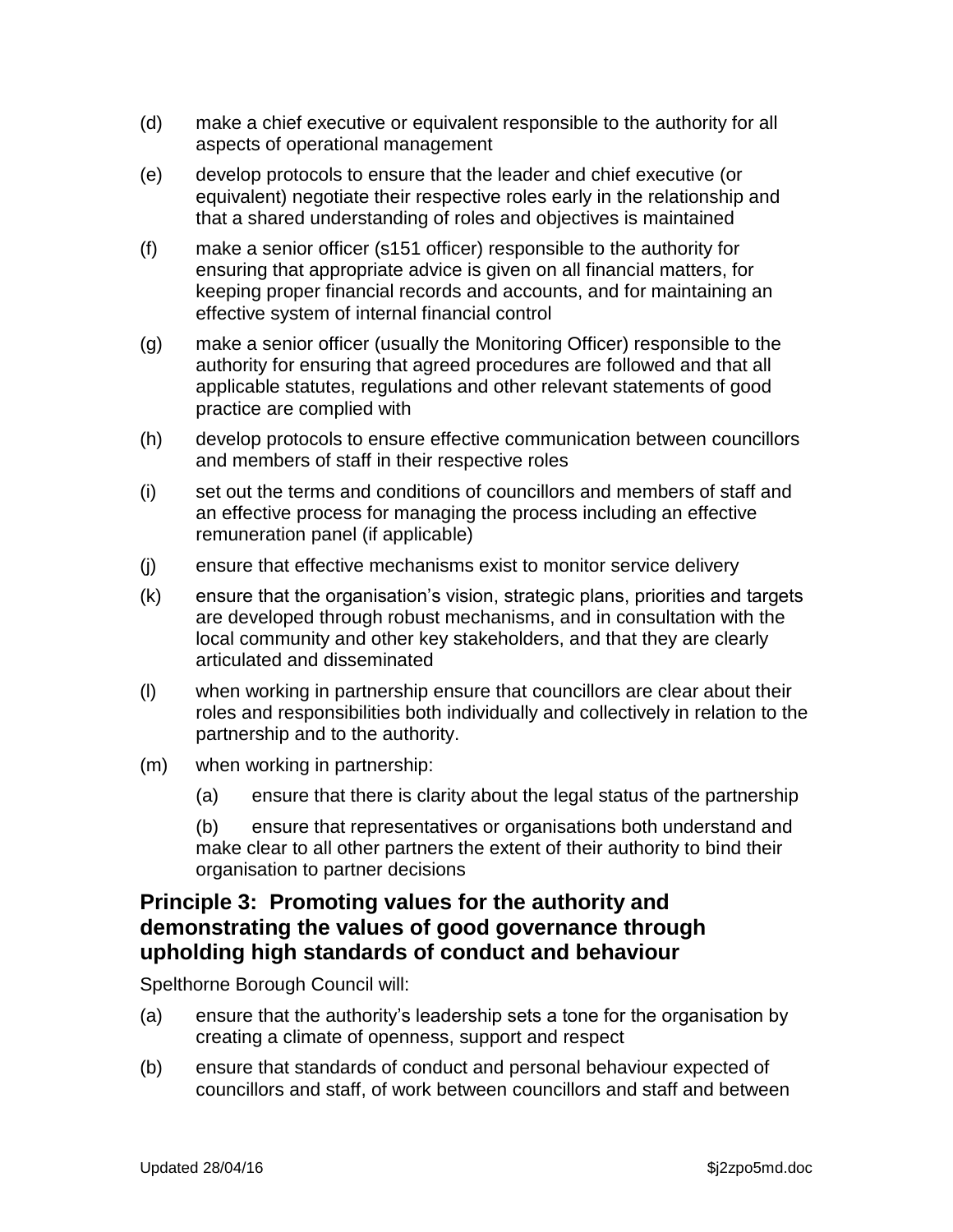the authority are defined and communicated through codes of conduct and protocols.

- (c) put in place arrangements to ensure that councillors and members of staff of the authority are not influenced by prejudice, bias or conflicts of interest in dealing with different stakeholders and put in place appropriate processes to ensure that they continue to operate in practice.
- (d) develop and maintain shared values including leadership values for both the organisation and staff reflecting public expectations and communicate these with councillors, staff, the community and partners
- (e) put in place arrangements to ensure that systems and process are designed in conformity with appropriate ethical standards, and to monitor their continuing effectiveness in practice.
- (f) develop and maintain an effective standards committee
- (g) use the organisations shared values to act as a guide for decision making and as a basis for developing positive and trusting relationships within the authority
- (h) in pursuing the vision of a partnership, agree a set of values against which decision making and actions can be judged. Such values must be demonstrated by partners behaviour both individually and collectively

#### **Principle 4: Taking informed and transparent decisions which are subject to effective scrutiny and managing risk**

- (a) develop and maintain an effective scrutiny function which encourages constructive challenge and enhances the authority's performance overall and that of any organisation for which it is responsible
- (b) develop and maintain open and effective mechanisms for documenting evidence for decisions and recording the criteria, rationale and considerations on which decisions are based
- (c) put in place arrangements to safeguard councillors and staff against conflicts of interest and put in place appropriate processes to ensure that they continue to operate in practice
- (d) develop and maintain an effective audit committee (or equivalent) which is independent of the Cabinet and scrutiny functions or make other appropriate arrangements for the discharge of the functions of such a committee
- (e) ensure that effective, transparent and accessible arrangements are in place for dealing with complaints
- (f) ensure that those making the decisions whether for the authority or the partnership are provided with information that is fit for the purpose –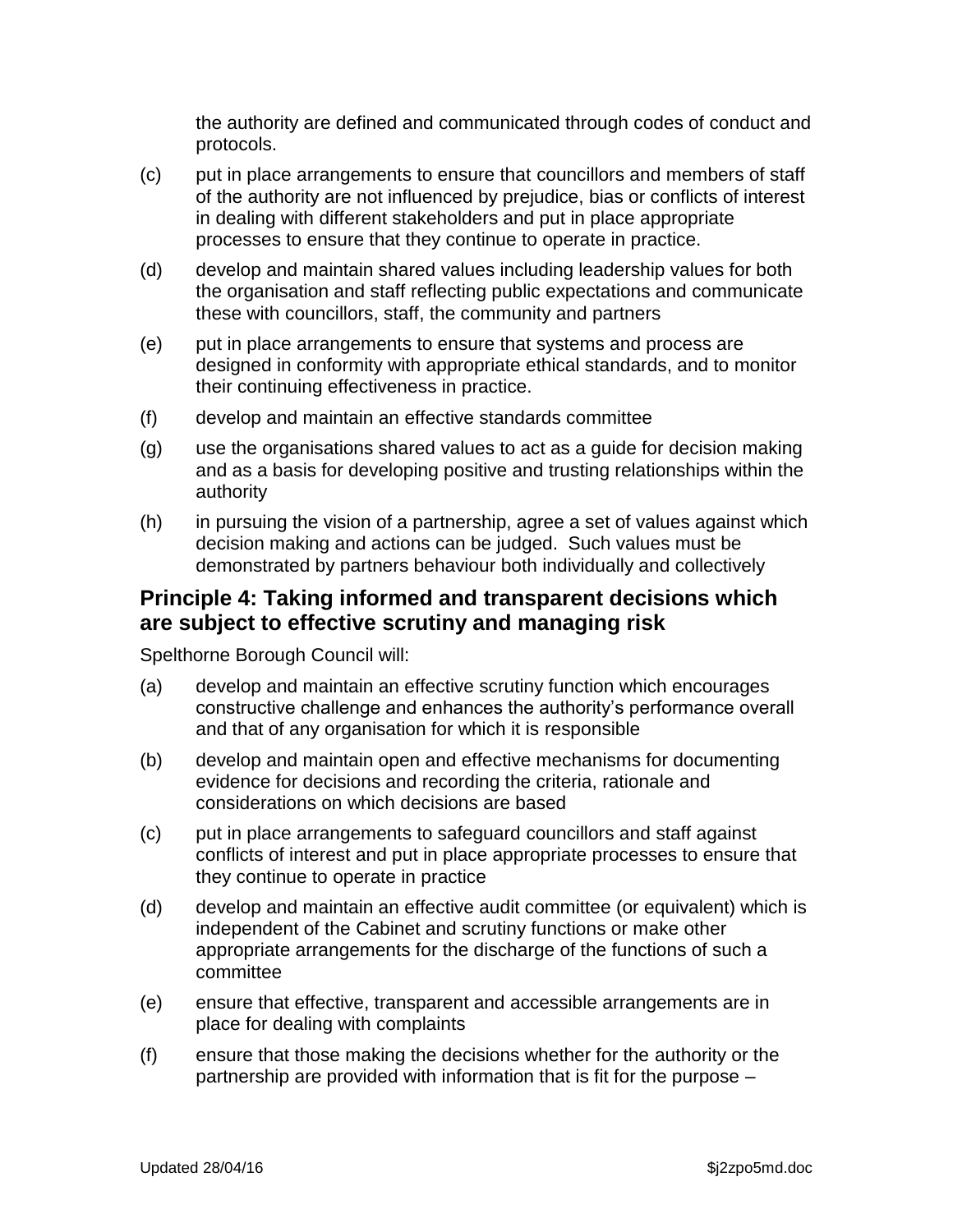relevant, timely and gives clear explanations of technical issues and their implications

- (g) ensure that professional advice on matters that have legal or financial implications is available and recorded well in advance of decision making and used appropriately
- (h) ensure that risk management is embedded into the culture of the authority, with councillors and managers at all levels recognising that risk management is part of their jobs
- (i) ensure that arrangements are in place for whistle blowing to which staff and all those contracting with the council have access
- (j) actively recognise the limits of lawful authority placed on them, for example, the ultra vires doctrine but also strive to utilise powers to the full benefit of their communities
- (k) recognise the limits of lawful action and observe both the specific requirements of legislation and the general responsibilities placed on local authorities by public law
- (l) observe all specific legislative requirements placed on them, as the requirements of general law, and in particular to integrate the key principles of good administrative law – rationality, legality and natural justice – into their processes and decision making processes

## **Principle 5: Developing the capacity and capability of councillors and members of staff to be effective**

- (a) provide induction programmes tailored to individual needs and opportunities for councillors and staff to update their knowledge on a regular basis
- (b) ensure that statutory officers have the skills resources and support necessary to perform effectively in their roles and that these roles are properly understood throughout the authority
- (c) assess the skills required by councillors and staff and make a commitment to develop those skills to enable roles to be carried out effectively
- (d) develop skills on a continuing basis to improve performance, including the ability to scrutinise and challenge and to recognise when outside expert advice is needed
- (e) ensure that effective arrangements are in place for reviewing the performance of the Cabinet as a whole and of individual councillors and agreeing an action plan which might, for example, aim to address any training or development needs